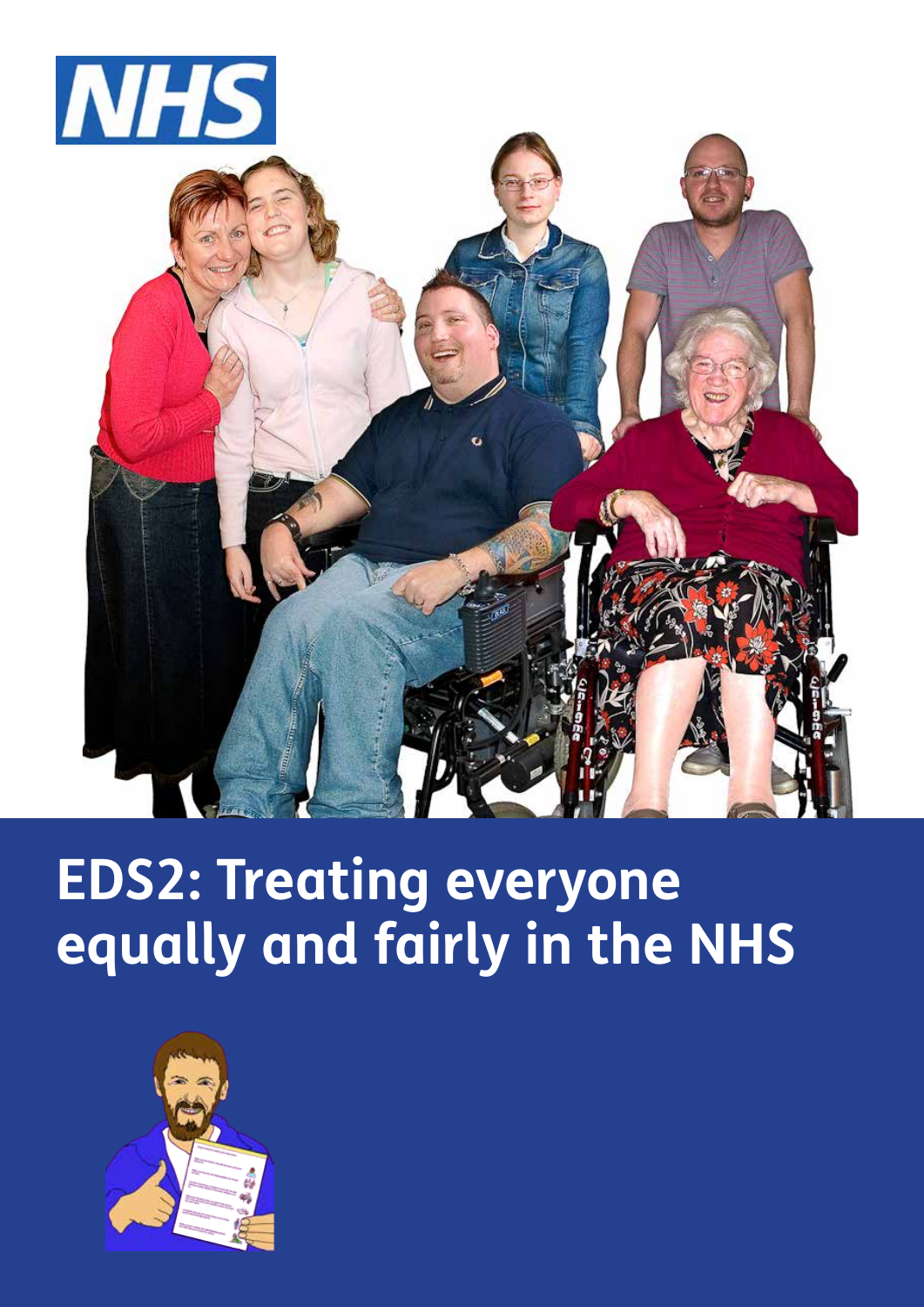# **Contents**



**1. Better health for everyone 1**

Page



**2. People feeling better about 2 their services**



**3. People working for the NHS 3 are supported**



**4. People in charge of NHS 5 services do things fairly**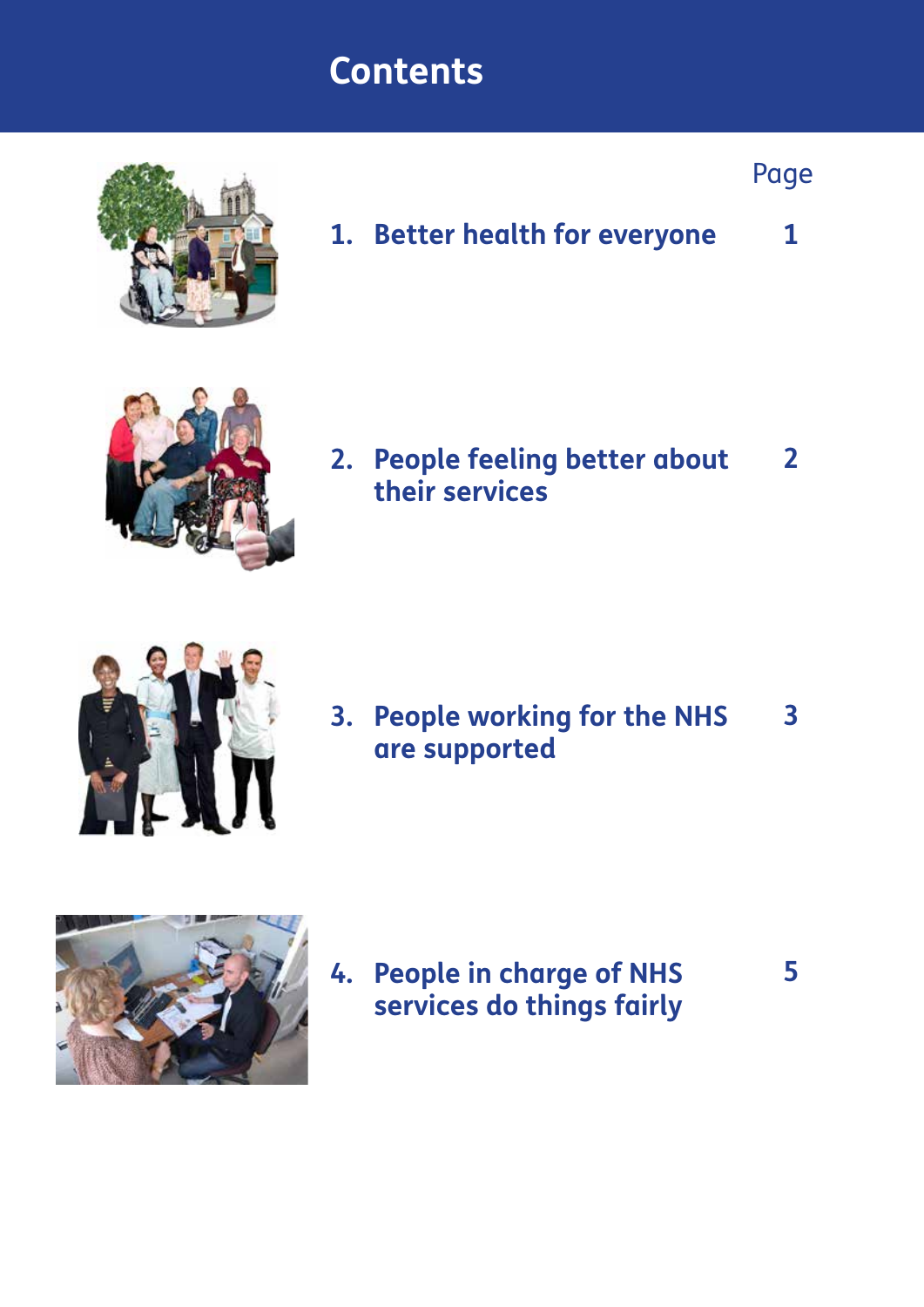

# **1. Better health for everyone**

Health services meet the needs of local people in their communities.



Each person has their health needs checked and met in the best way.



Moves to other services are done smoothly and everyone knows what is happening.



People using the NHS are safe, they are treated properly, not abused and mistakes are not made.



Everyone gets the chance to have the checks, jabs and information they should have.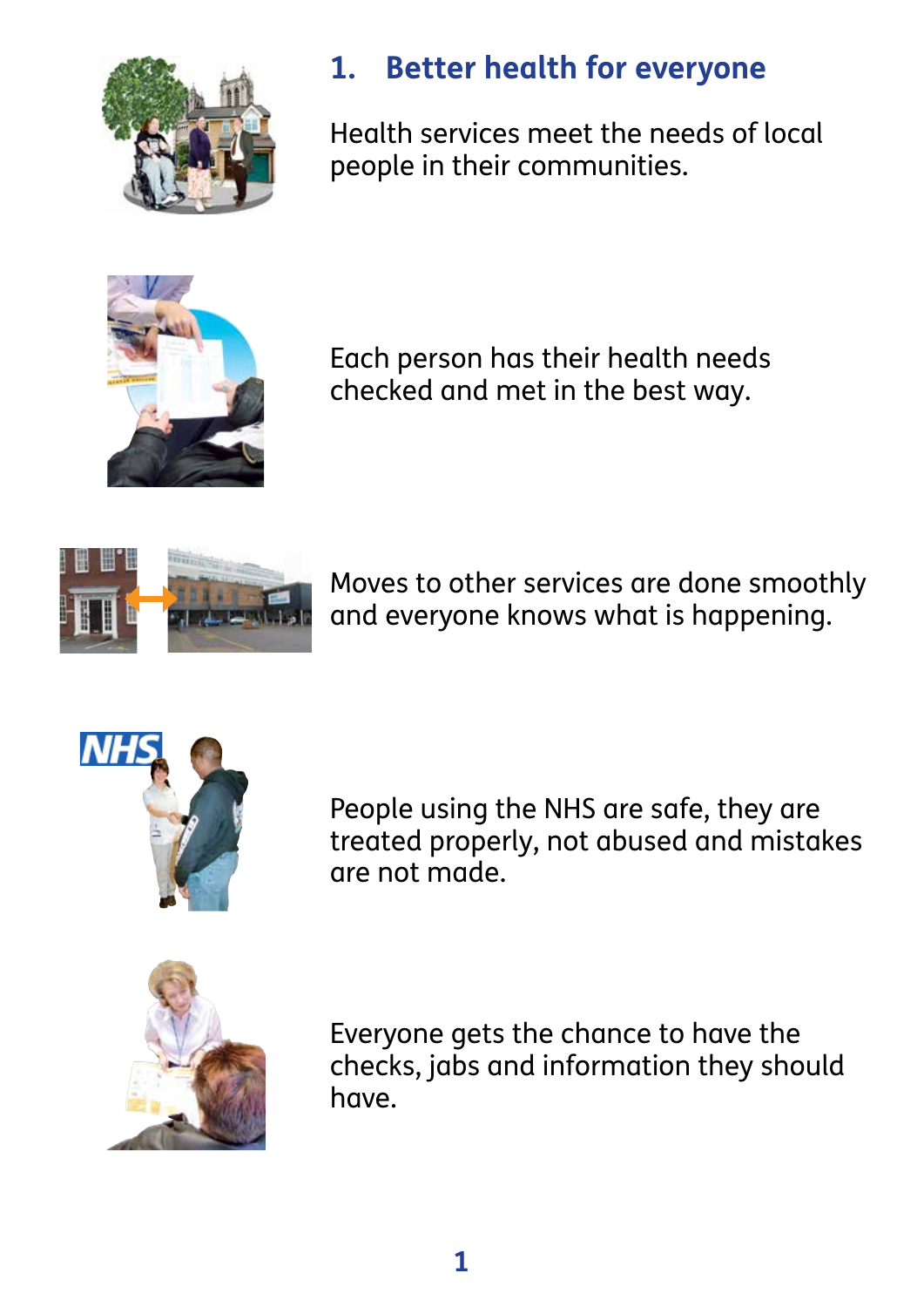

#### **2. People feeling better about their services**

Everyone should be able to get into and use all health services.



People are told about the choices they have in ways they understand.



People have the support they need to make the choices they want to make.



People say good things about the services they have used.



Complaints are sorted out quickly and properly.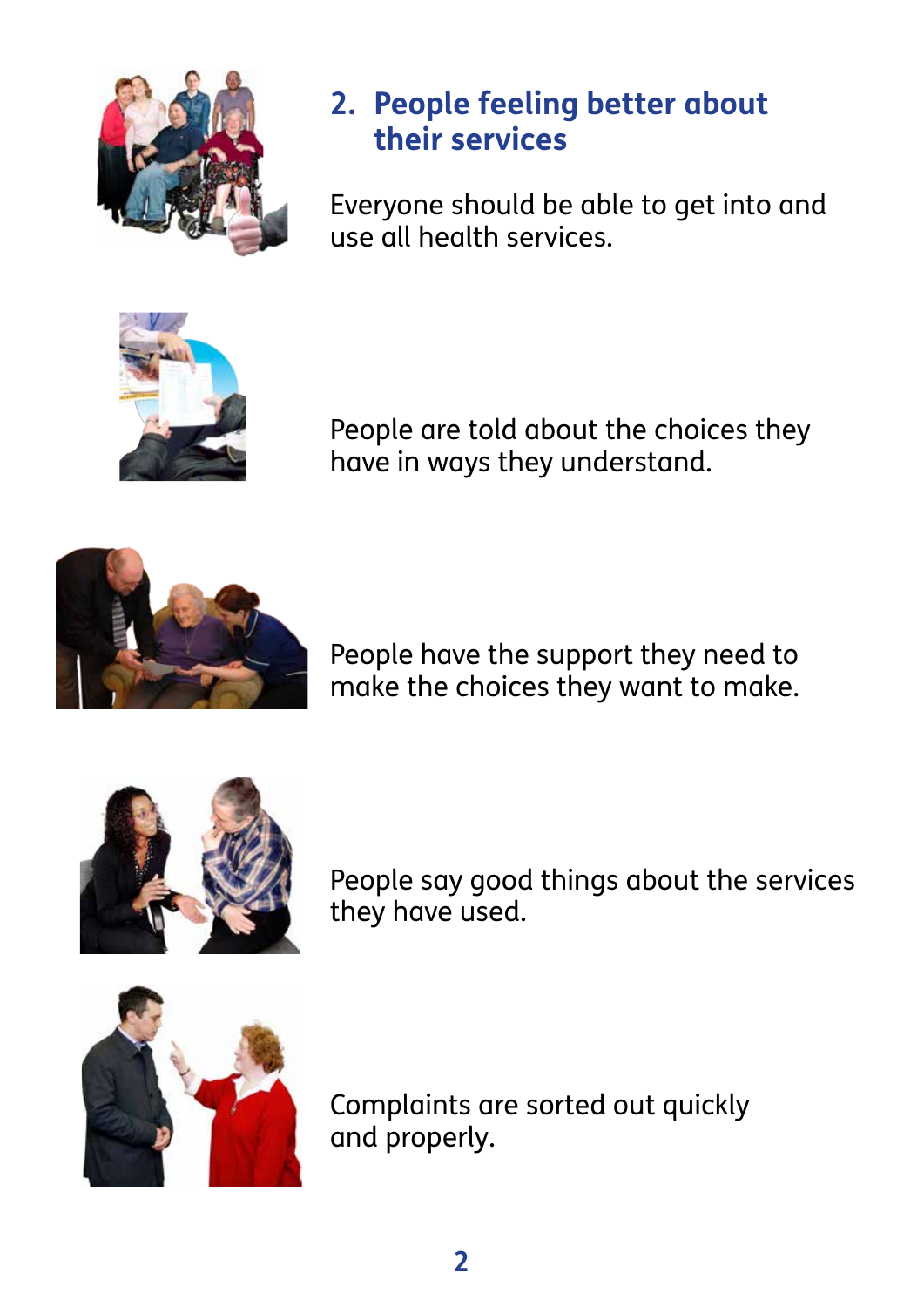

# **3. People working for the NHS are supported**

People get jobs with the NHS equally and fairly.



Staff at all levels come from all backgrounds.



Staff are paid the same for doing the same work.

NHS groups should check this.



Staff say they get good training and chances to learn new things.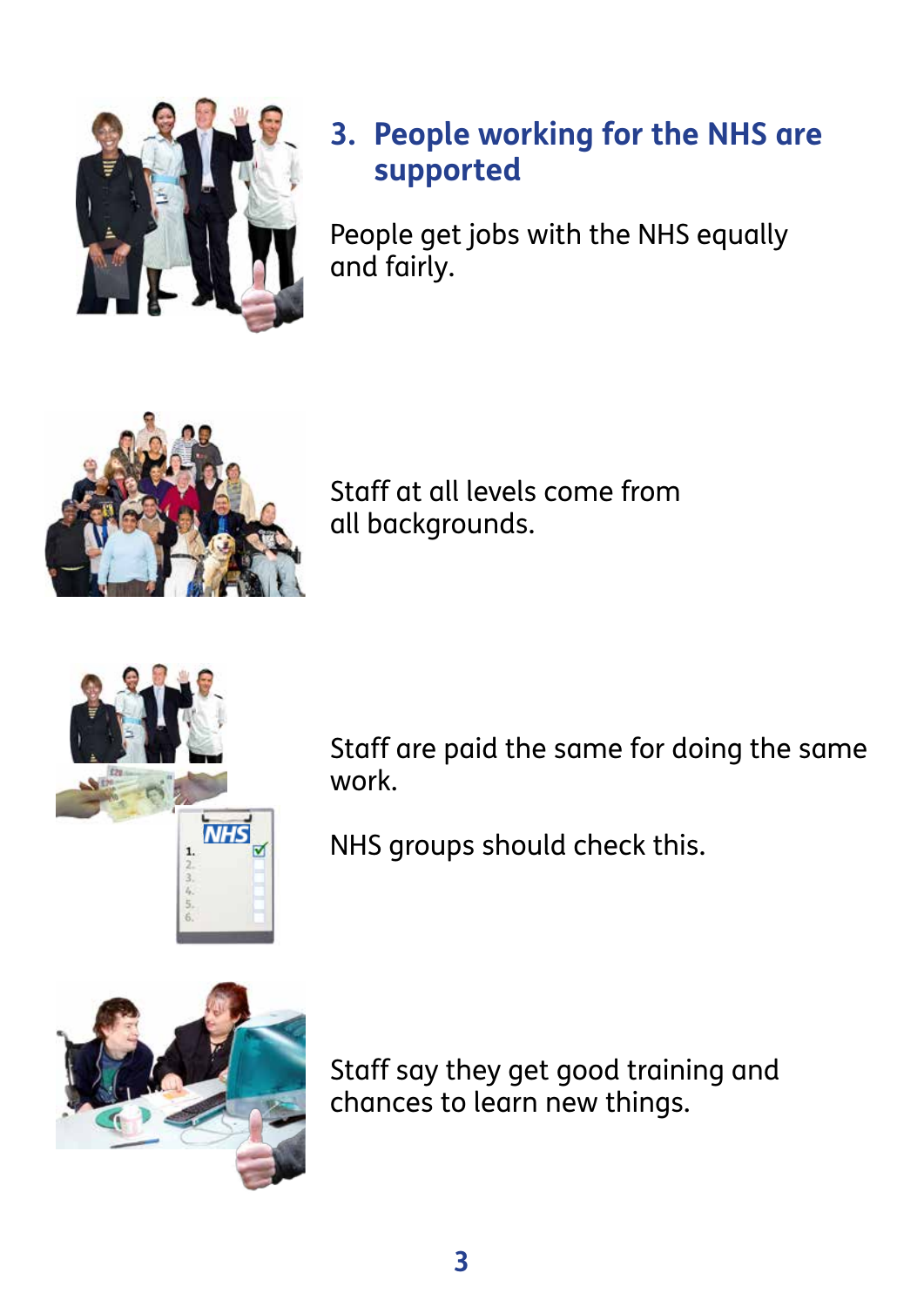

Staff are never bullied or suffer any sort of abuse at work.



Staff are given the chance to work hours that suit them and the NHS when possible.



Staff say they are happy in their jobs.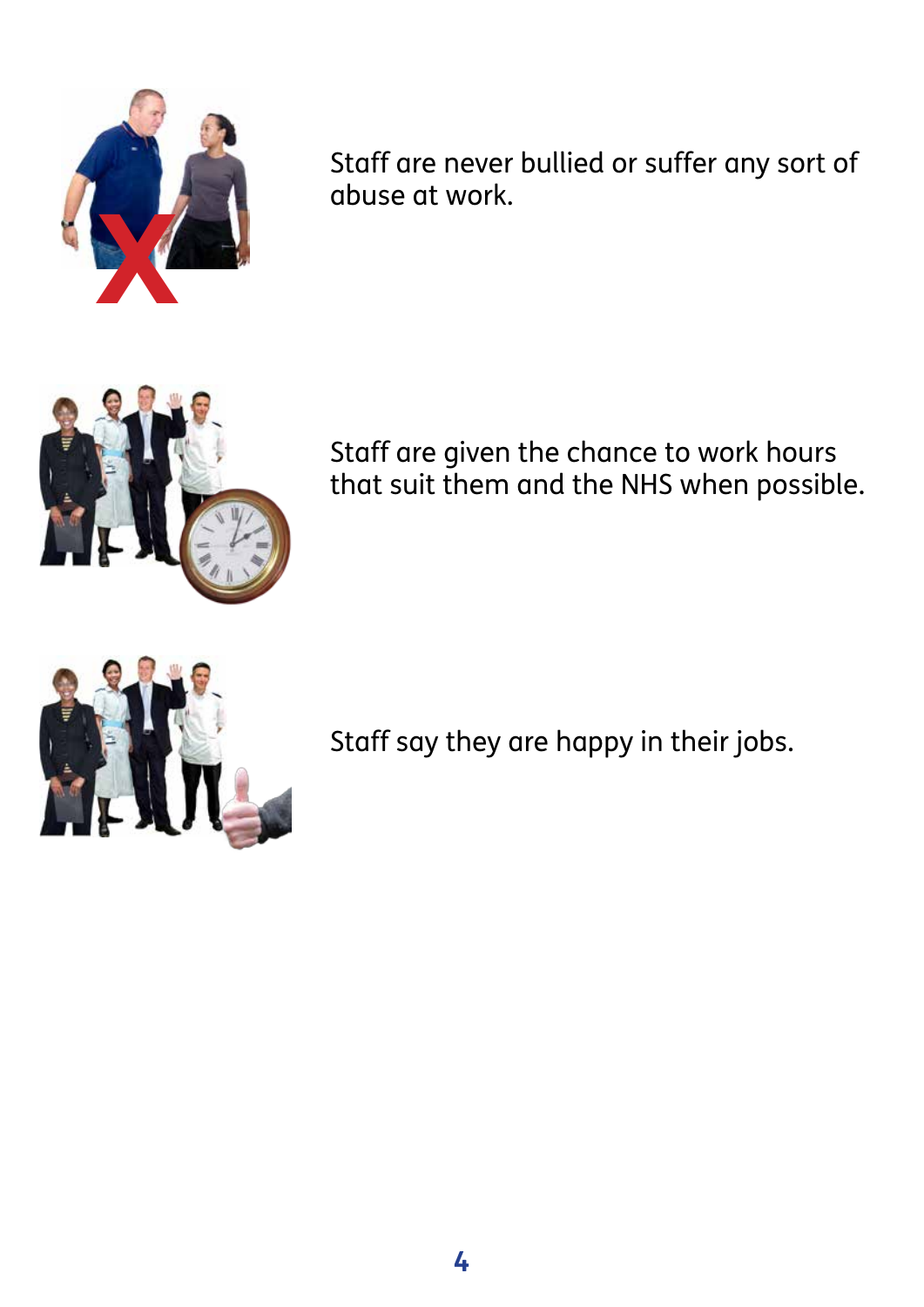

### **4. People in charge of NHS services do things fairly**

The people in charge show what they are doing to treat people equally and fairly.



Any reports that people in charge look at include any risk of not treating people equally and fairly.

They will also have to say what they will do about those risks.



Managers will support staff to work in ways that treat others equally and fairly.